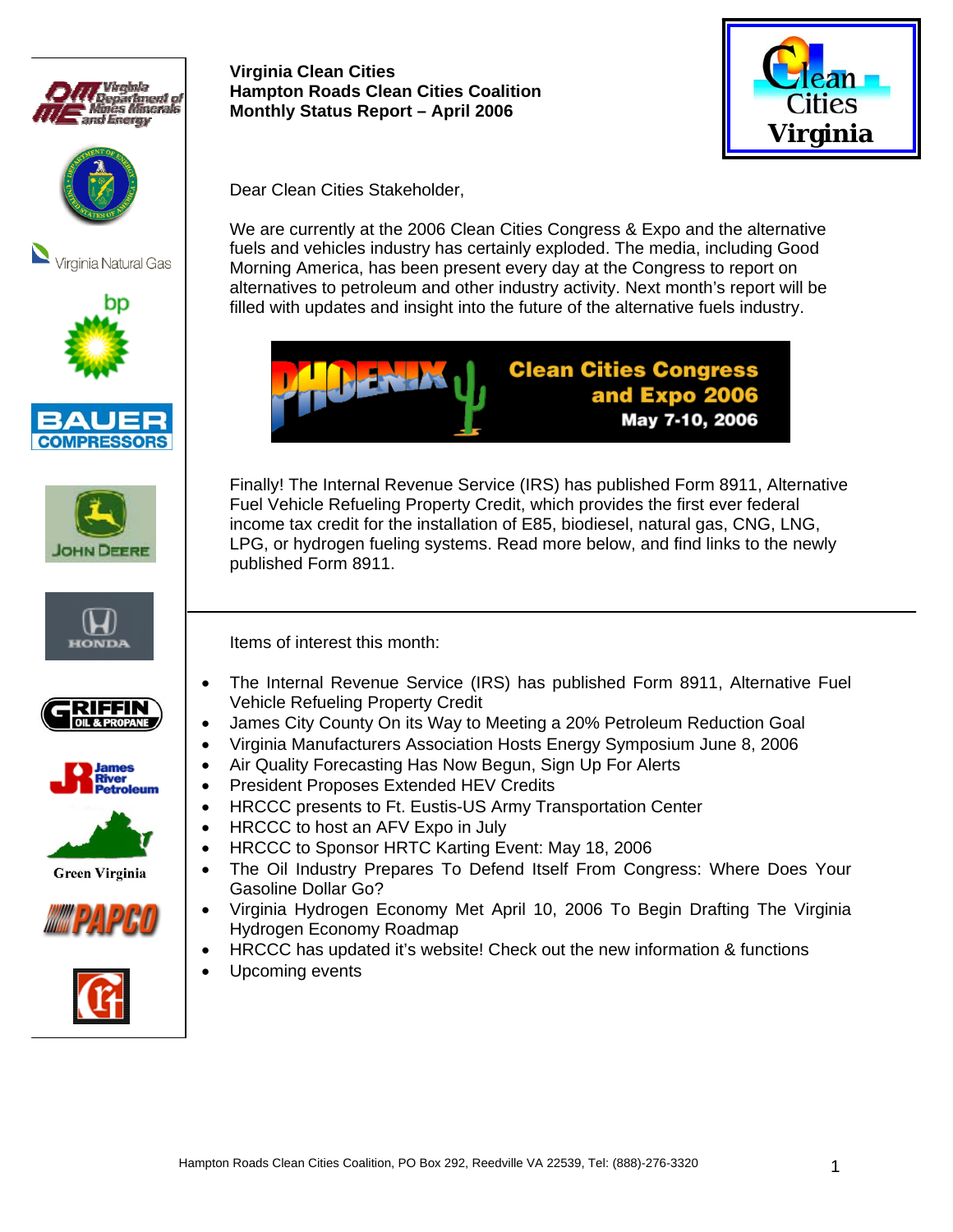## **Near-Term Deployment Activities**

### **THE IRS PUBLISHES FORM 8911 ALTERNATIVE FUEL VEHICLE REFUELING PROPERTY CREDIT**

The Internal Revenue Service (IRS) has recently published Form 8911, Alternative Fuel Vehicle Refueling Property Credit, which provides the first ever federal income tax credit for the installation of E85, biodiesel, natural gas, CNG, LNG, LPG, or hydrogen fueling systems.

The infrastructure development provision was part of the 2005 Energy Policy Act and provides a 30% federal income tax credit, up to \$30,000 per property, to install alternative fuel dispensing systems. This form also applies to the personal use of a home refueling unit like the Phill.

When the IRS published this form in DRAFT form in early February, the credit was limited to one \$30,000 credit per individual/business per year. In comments filed with IRS, NGVAmerica argued that this was not the intent of Congress in creating this incentive. Although IRS guidance on the form is still lacking, the new form appears to indicate that the service has changed its interpretation. The new form appears to allow a \$30,000 credit per station - without a ceiling on how many stations one entity puts in service per year. Whether the \$30,000 is a lifetime ceiling per station is unclear. It is hoped that this issue will be clarified when IRS finally issues its guidance.

A National Ethanol Vehicle Coalition press release issued this week focused on the positive effect the tax credit will have on E85 development nationwide. Phil Lampert, Executive Director of the National Ethanol Vehicle Coalition, stated, "The adoption of an infrastructure development credit in the Energy Bill has been the highest priority of the NEVC for the past four years. Additionally, we were concerned with the initial manner in which the IRS interpreted the law, but this final form clearly reflects the intent of the Congress that a vendor with multiple sites be able to utilize the credit at each property being upgraded to dispense E85." The new federal income tax credit can also be captured by tax-exempt entities, if the seller of the equipment agrees to claim the credit and pass on the savings.

"We believe that this new incentive will provide a significant boost to E85 fueling stations across the country and ease operators' concerns about the initial cost of the equipment," added Lampert.



**E85 and B20 Installation at Yorktown Naval Weapons Station** 

Curtis Donaldson, Chairman of the NEVC stated, "The alternative fuel infrastructure tax credit passed with strong bipartisian support in the Congress last year, but the initial co-sponsors were Senators Jim Talent and Barrak Obama. We are very appreciative of their leadership in promoting this tax credit."

Donaldson added, "While this new infrastructure tax credit can be used to advance all forms of alternative fuels, we feel that the greatest impact will be to assist our efforts to establish E85 fueling sites."

The National Ethanol Vehicle Coalition is the nation's primary advocacy group advancing the use of 85% ethanol as a form of alternative transportation fuel. See www.E85fuel.com for more information.

Form 8911 can be viewed on the NEVC's website: http://www.e85fuel.com/pdf/irs\_form\_8911.04.21.06.pdf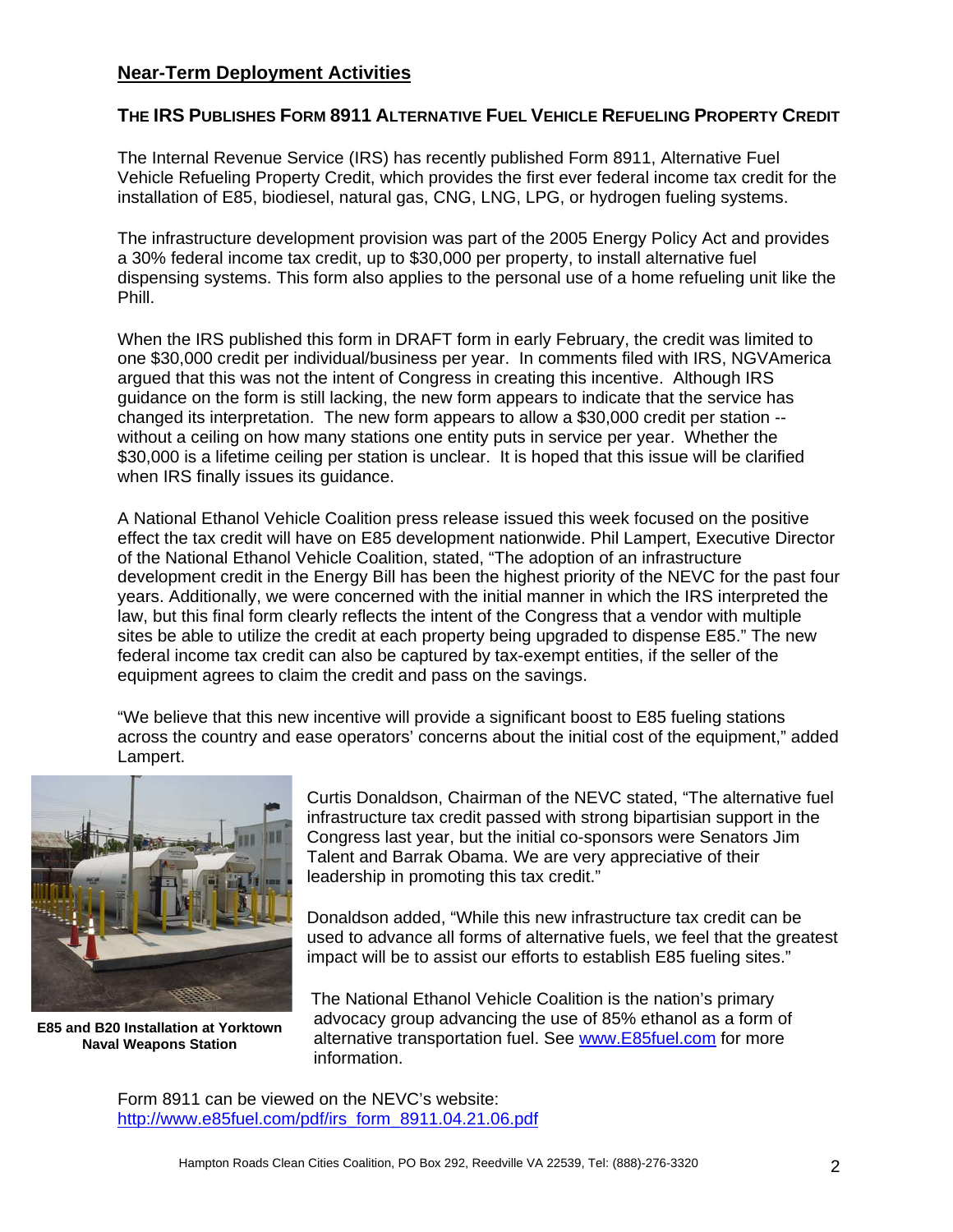## **JAMES CITY COUNTY IS ON THE PATH TO ACHIEVING IT'S 2010 GOAL OF 20% PETROLEUM DISPLACEMENT!**

James City County passed a Resolution on the Reduction of Transportation Petroleum Use on January 13, 2004. This Resolution set forth the ambitious goal of reducing the County's annual usage of petroleum by twenty percent by 2010 with respect to baseline petroleum use in 2003.

JCC is already on its way to meeting this goal with the recent purchase of four (4) Hybrid Escapes, two (2) Toyota Priuses, and five (5) E-85 flex-fueled Impalas. JCC is also currently up fitting two new Dodge Sprinter utility work vans as replacement vehicles. The vans being replaced have averaged 6.5 miles per gallon. The new Sprinters get 18.5 miles per gallon.

Below is a summary of JCC's current & future alternative fuel activities since the passage of the Resolution on the Reduction of Transportation Petroleum Use.

## **Summary**

- Resolution passed on January 13, 2004 to reduce usage of petroleum by 20% by 2010.
- Fuel usage increased only 1% since 2003
- JCC has increased miles driven by 5.5% since 2003
- Average miles per gallon increase 4% since 2003
- James City has sixteen E85 "flex fuel" vehicles
- James City has one hybrid vehicle
- Seven E85 "flex fuel" vehicles on order for fy06
- Six hybrid vehicles are being purchased as replacements in fy06
- Nine hybrid vehicles recommended for fy07/08
- Ten "flex fuel" vehicles recommended for fy07/08
- Added B5 biodiesel blend to fuel contract to increase access
- Testing synthetic oil use and extended oil change intervals
- "Segway" to supplement Meter Reader vehicles and Public Safety
- Implement a B20 pilot

# WAY TO GO JAMES CITY COUNTY!

#### **AIR QUALITY FORECASTING HAS NOW BEGUN FOR HAMPTON ROADS, RICHMOND, ROANOKE, AND WINCHESTER: SIGN UP FOR ALERTS**

The Virginia Department of Environmental Quality has begun ozone and particle forecasts for Winchester, Hampton Roads, Richmond and Roanoke on May 1, 2006. The forecasts normally will be issued by 3 p.m., Monday through Friday, until mid-September. To sign up for these alerts, contact Dan Salkovitz (ddsalkovitz@deq.virginia.gov) or Mike Kiss (mfkiss@deq.virginia.gov). Ozone and particle pollution forecasts and other air quality information is also available on the EPA website at http://www.airnow.gov.

To learn more about air quality in your community, visit the American Lung Association website at: www.lungusa.org and click on State of the Air 2006 Report

#### **THE VIRGINIA MANUFACTURERS ASSOCIATION IS HOSTING ITS FIRST ANNUAL ENERGY SYMPOSIUM**

The Symposium will focus on the Virginia Energy Plan, electric utility deregulation and future energy policies in the context of increasing efficiency and decreasing costs. Senator Frank Wagner will discuss his energy legislation, and other topics will include the Steam Energy Program, landfill gas, electric utility deregulation, among other things. Visit, http://www.vamanufacturers.com/energy/, for more information.

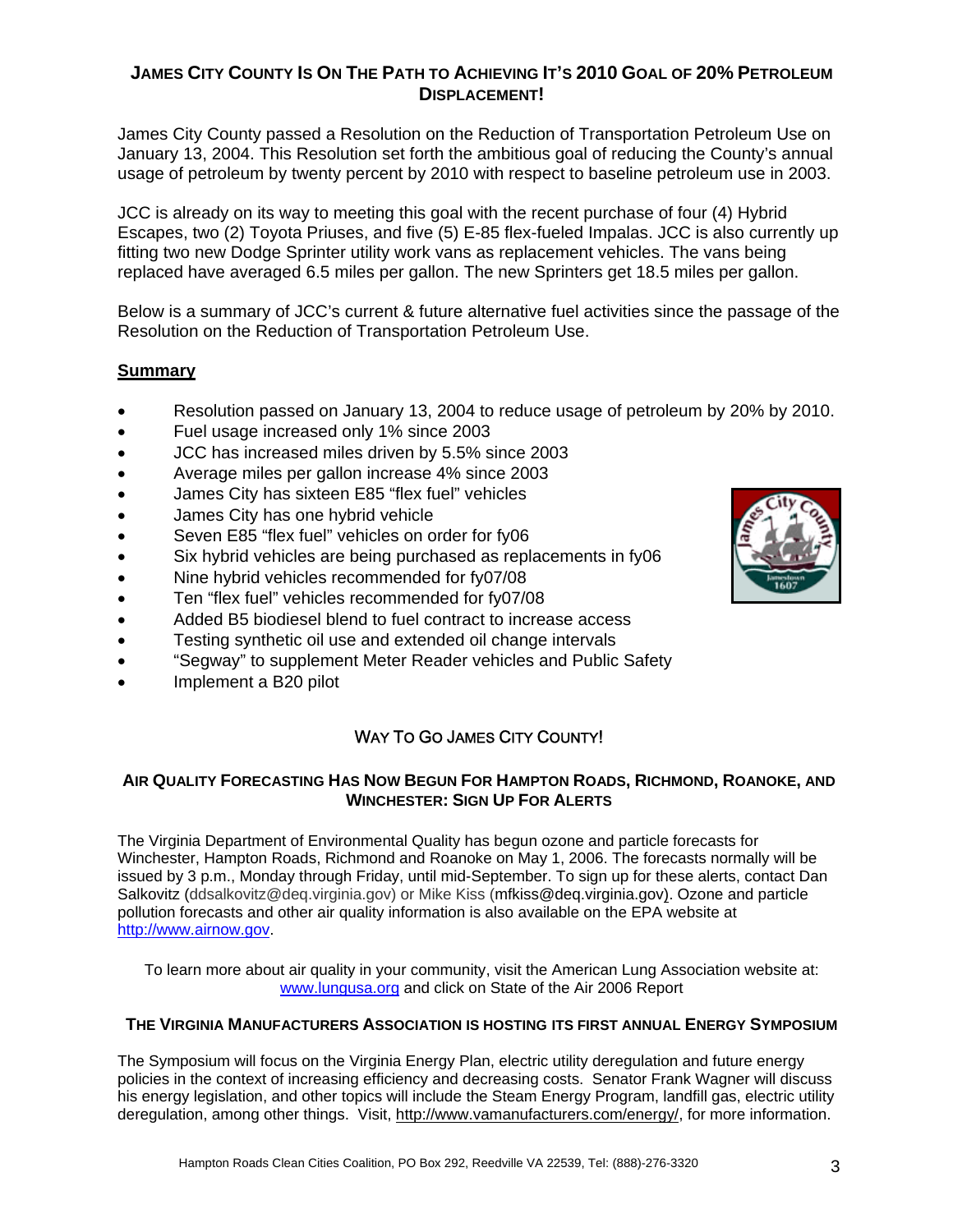## **PRESIDENT PROPOSES EXTENDED HEV CREDITS**



Comments made April 25, 2006 by President Bush at an ethanol summit in Washington

"Second part of a good plan is -- to confront high gasoline prices is to promote greater fuel efficiency. And the easiest way to promote fuel efficiency is to encourage drivers to purchase highly efficient hybrid or clean diesel vehicles, which, by the way, can run on alternative energy sources. Hybrid vehicles run on a combination of a traditional

engine and an electric battery. The twin sources of power allow hybrid cars and trucks to travel about twice as far on a gallon of fuel as gasoline-only vehicles. When people are driving hybrids, they're conserving energy.

"Clean diesel vehicles take advantage of advances in diesel technology to run on 30 percent less fuel than gasoline vehicles do. More than 200,000 hybrid and clean diesel vehicles were sold in the United States last year. It's the highest sales in history. Congress wisely in the energy bill expanded a tax credit for purchase of hybrids and clean diesel vehicles up to as much as up to \$3,400 per purchase. That made sense.

"If we're trying to conserve energy, if we want to become less dependent on oil, let's provide incentives for consumers to use less energy. **The problem is that these tax credits apply to only a limited number of hybrid and clean diesel vehicles for each manufacturer. If the automakers sell more than their limit, new purchasers are not eligible for the full tax credit. And so here's an idea that can get more of these vehicles on the road, and that is to have Congress make all hybrid and clean diesel vehicles sold this year eligible for federal tax credits.** We want to encourage people to make wise choices when it comes to the automobiles they drive."

For a copy of the full speech released by the Office of the Press Secretary on April 25, 2006, contact us info@hrccc.org.

## **HRCCC PRESENTS TO THE US ARMY TRANSPORTATION CENTER AT FT. EUSTIS**



On April 19, 2006, Virginia Clean Cities provided an alternative fuels overview for members of the EQCC, EMS Quality of Life Team, and major contractors (GSI, GMH, Centennial, NGTSI) at the US Army Transportation Center at Ft. Eustis. Al Christopher provided a brief overview of Clean Cities, and vital statistics about petroleum use, imports, alternative fuels, trends, and prices. Attendees listened to Al bring these statistics to a more local level by using his 160 mile round-trip that day as

an example for economic comparison of different modes of transportation. The Global Electric Motorcar won by far (even though you cannot drive a GEM on any roads over 35 mph), with the Honda Civic GX coming in second. Attendees also listened to information on current major drivers of alternative fuels and vehicles, major Virginia AFV fleets and fueling infrastructure, and an alternative fuel overview covering the basics of biodiesel, E85, CNG, hybrids, low speed electric vehicles, and hydrogen fuel cell vehicles.



Following the presentations, Green Gifford was kind enough to bring a Global Electric Motor car so attendees could test drive it. Dick Atkinson, of the Virginia Soybean Association, also donated his Ford truck, or the "Clean Bean Machine," that runs on B100. Virginia Clean Cities demonstrated the 2005 Honda Civic GX and answered questions about FuelMakers Phill.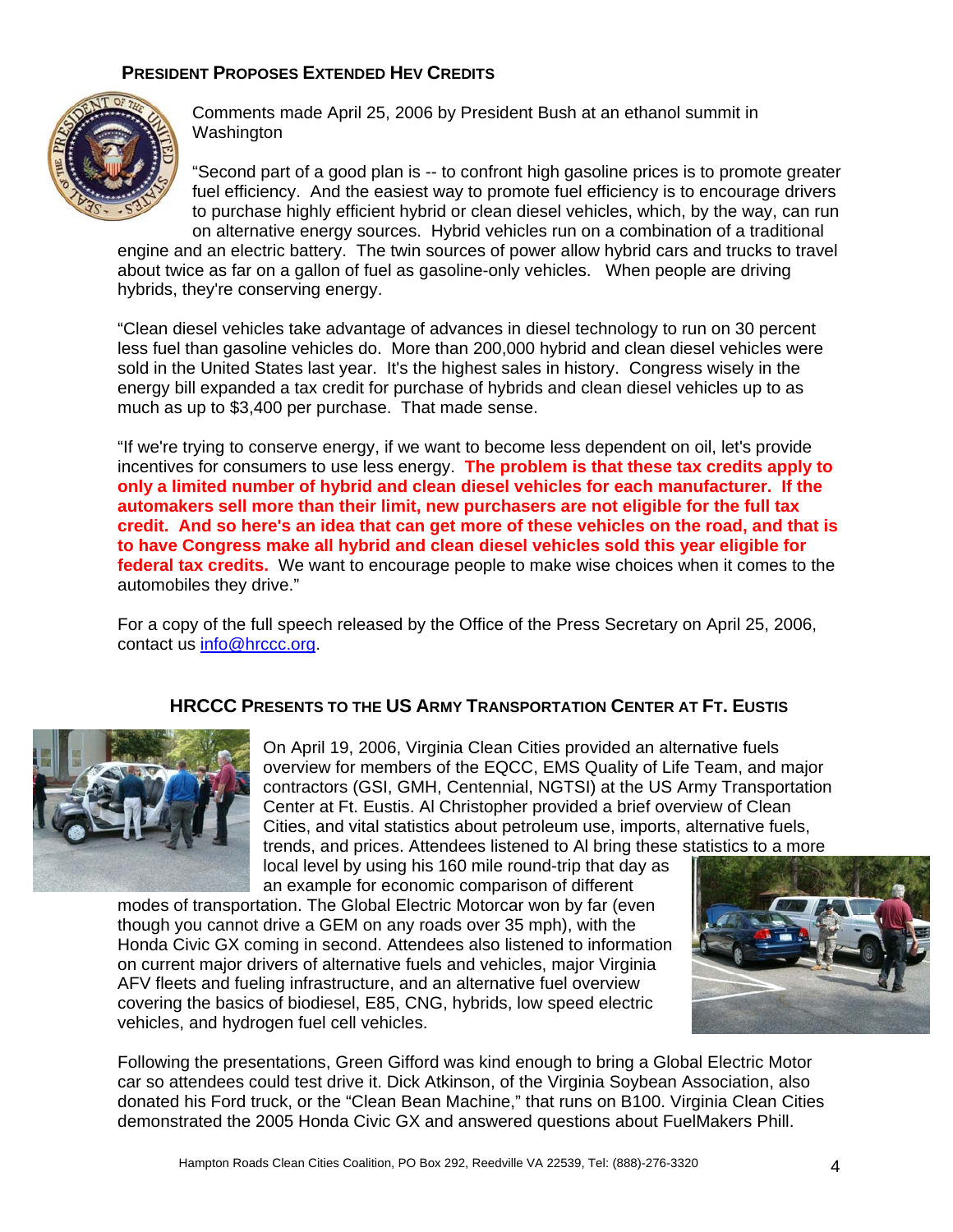## **HRCCC TO HOST AN AFV EXPO JULY 18, 2006**

HRCCC just received word from the U.S. Department of Energy of an Advancing the Choice Grant for an Alternative Fuel Vehicle Expo. We will be hosting this Expo on July 18, 2006 in cooperation with the Tidewater Area Fleet Managers Association. The Expo consists of two pieces: a ride-and-drive portion, and an informational session. The informational session will focus primarily on biodiesel, as well as ethanol and CNG. In addition to the material covered in the informational session, HRCCC plans to compile a "guidebook" of supporting information. The event will be held at the Chesapeake Convention Center, and lunch will be included. If you would like to receive updates event details as it draws near, contact us: info@hrccc.org.







### **HAMPTON ROADS CLEAN CITIES COALITION AND VIRGINIA CLEAN CITIES WILL SPONSOR KARTING EVENT ON MAY 18, 2006; STAKEHOLDERS WELCOME**

|                                                                           |                                                                                                                                                  | <b>HAMPTON ROADS</b><br><b>TECHNOLOGY COUNCIL</b>                                                                                                                                                                      |  |  |
|---------------------------------------------------------------------------|--------------------------------------------------------------------------------------------------------------------------------------------------|------------------------------------------------------------------------------------------------------------------------------------------------------------------------------------------------------------------------|--|--|
|                                                                           |                                                                                                                                                  | In lieu of our normal Critical Mass in May, the Technology Council<br>encourages you to network with the best of this region's technology<br>drivers drivers experiencing the ultimate in indoor kart racing, that is. |  |  |
|                                                                           | Powered by Honda, each kart delivers speeds of over 40mph while racing<br>around the 1200' track. Join us for the competition, networking & fun. |                                                                                                                                                                                                                        |  |  |
|                                                                           | Thursday, May 18, 2006<br>$5:30 - 9:30$ pm                                                                                                       |                                                                                                                                                                                                                        |  |  |
|                                                                           | 5:30pm – 6:00pm                                                                                                                                  | Check - In, Food & Refreshments                                                                                                                                                                                        |  |  |
|                                                                           | 6:00pm - 7:30pm                                                                                                                                  | <b>Kart Racing</b><br>(Includes a Qualifying Race, Feature Race &<br>Championship Race)                                                                                                                                |  |  |
|                                                                           | 7:30pm - 9:30pm                                                                                                                                  | Networking, Refreshments & perhaps a tad of<br>haughty jubilation from our winner!                                                                                                                                     |  |  |
|                                                                           |                                                                                                                                                  | Winner will receive a 2006 HRTC Champion Trophy                                                                                                                                                                        |  |  |
|                                                                           |                                                                                                                                                  | \$35 / person<br>Fee Includes:<br>Racing<br>Racing Equipment<br>Dinner & Drinks                                                                                                                                        |  |  |
| <b>Registration required at:</b><br>www.hrtc.org/events_registration.html |                                                                                                                                                  |                                                                                                                                                                                                                        |  |  |
| Where Every Day is Race Da                                                |                                                                                                                                                  |                                                                                                                                                                                                                        |  |  |

Location: 2884 Airline Blvd, Portsmouth, VA 23701



Stakeholders welcome, Register at: http://www.hrtc.org/events\_registration.php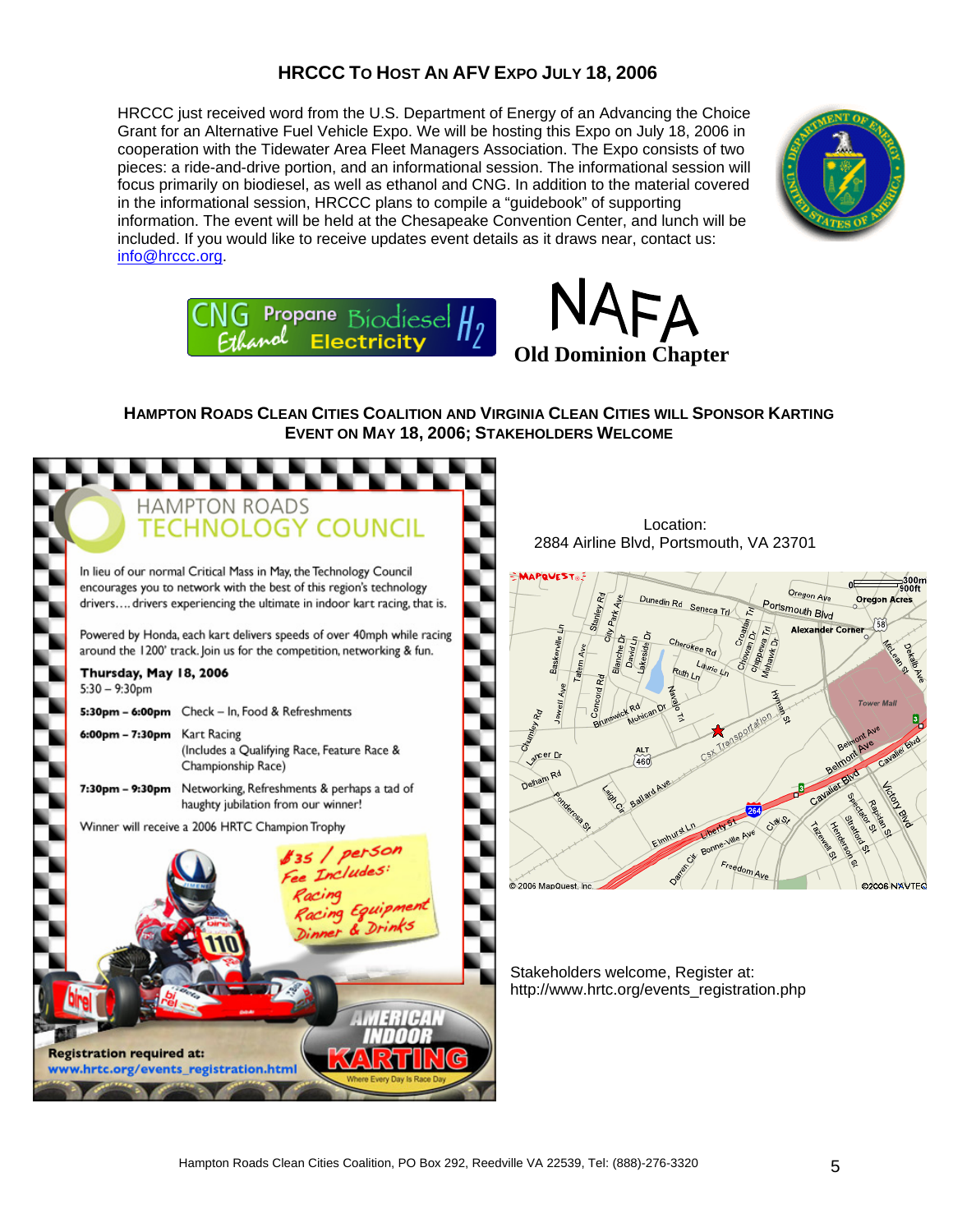

Many Americans are concerned about the cost of fuel at the pump. and they naturally ask, "what accounts for the price I pay?"

While there are several components in the retail price of fuel, a single element is by far the most important: crude oil prices.

seasonal change to summertime fuel is more challenging this spring due to ethanol-blended gasoline being introduced for the first time in several major markets.

As in any marketplace, fuel prices will fluctuate with supply and demand - and today demand

# The price at the pump

According to a June 2005 report by the Federal Trade Commission, "the world price of crude oil is the most important factor in the price of gasoline."

Rising global demand and political tensions have driven the price of crude oil up, and it now accounts for more than half the price of a gallon of gas.

What else figures in the price at the pump? The cost to refine. distribute and market at local service stations - as well as taxes. The

is chasing an increasingly tight supply. In fact, the U.S. Department of Energy now forecasts higher prices this summer than last because of a tight world crude oil market and the introduction of new U.S. fuel specifications.

To learn more about fuel prices, what the oil and natural gas industry is doing and what you can do, visit www.api.org.

A Message From America's Oil & Natural Gas Industry

To learn more, visit www.api.org